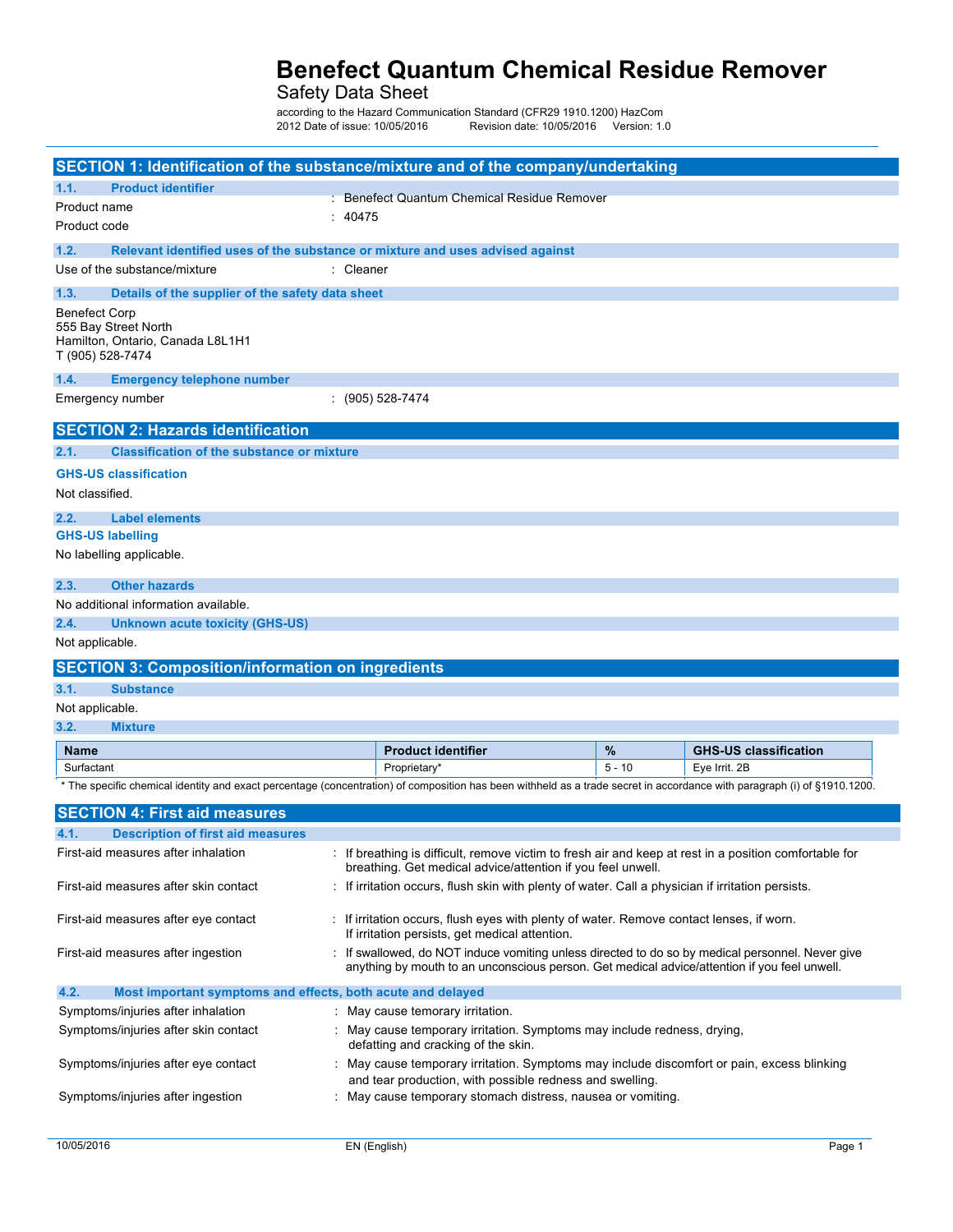Safety Data Sheet

according to the Hazard Communication Standard (CFR29 1910.1200) HazCom 2012 WHMIS 2015

**4.3. Indication of any immediate medical attention and special treatment needed**

Symptoms may not appear immediately. In case of accident or if you feel unwell, seek medical advice immediately (show the label or SDS where possible).

| <b>SECTION 5: Firefighting measures</b>       |                                                                                                                         |  |
|-----------------------------------------------|-------------------------------------------------------------------------------------------------------------------------|--|
| <b>Extinguishing media</b><br>5.1.            |                                                                                                                         |  |
| Suitable extinguishing media                  | : Treat for surrounding material.                                                                                       |  |
| Unsuitable extinguishing media                | : None known.                                                                                                           |  |
| 5.2.                                          | Special hazards arising from the substance or mixture                                                                   |  |
| Fire hazard                                   | Products of combustion may include, and are not limited to: oxides of carbon.                                           |  |
|                                               |                                                                                                                         |  |
| 5.3.<br><b>Advice for firefighters</b>        |                                                                                                                         |  |
| Protection during firefighting                | Keep upwind of fire. Wear full fire fighting turn-out gear (full Bunker gear) and respiratory<br>protection (SCBA).     |  |
| <b>SECTION 6: Accidental release measures</b> |                                                                                                                         |  |
| 6.1.                                          | Personal precautions, protective equipment and emergency procedures                                                     |  |
| General measures                              | : Use personal protection recommended in Section 8. Isolate the hazard area and deny entry to<br>unnecessary personnel. |  |
| 6.2.                                          | Methods and material for containment and cleaning up                                                                    |  |
| For containment                               | : Contain and/or absorb spill, then place in a suitable container.                                                      |  |
| Methods for cleaning up                       | : Thoroughly wash the area with water after a spill or leak.                                                            |  |
| <b>Reference to other sections</b><br>6.3.    |                                                                                                                         |  |
|                                               | See section 8 for further information on protective clothing and equipment and section 13 for advice on waste disposal. |  |
| <b>SECTION 7: Handling and storage</b>        |                                                                                                                         |  |
| <b>Precautions for safe handling</b><br>7.1.  |                                                                                                                         |  |
| Precautions for safe handling                 | : Avoid prolonged contact with skin and eyes. Do not swallow. Handle and open container with care.                      |  |
| Hygiene measures                              | : General hygiene is normally adequate.                                                                                 |  |
| 7.2.                                          | Conditions for safe storage, including any incompatibilities                                                            |  |
| Storage conditions                            | : Keep out of the reach of children. Keep container tightly closed. Store at room temperature.                          |  |
|                                               |                                                                                                                         |  |
| <b>Specific end use(s)</b><br>7.3.            |                                                                                                                         |  |
| Not available.                                |                                                                                                                         |  |
|                                               | <b>SECTION 8: Exposure controls/personal protection</b>                                                                 |  |
| 8.1.<br><b>Control parameters</b>             |                                                                                                                         |  |
| <b>Surfactant (Proprietary)</b>               |                                                                                                                         |  |
| <b>ACGIH</b>                                  | Not applicable                                                                                                          |  |
| <b>OSHA</b>                                   | Not applicable                                                                                                          |  |
| 8.2.<br><b>Exposure controls</b>              |                                                                                                                         |  |
| Appropriate engineering controls              | : No special precautions.                                                                                               |  |
| Hand protection                               | None necessary under normal conditions of use.                                                                          |  |
| Eye protection                                | None necessary under normal conditions of use.                                                                          |  |
| Skin and body protection                      | None necessary under normal conditions of use.                                                                          |  |
| Respiratory protection                        | None necessary under normal conditions of use.                                                                          |  |
| Environmental exposure controls               | Maintain levels below Community environmental protection thresholds.                                                    |  |
| Other information                             | Handle according to established industrial hygiene and safety practices.                                                |  |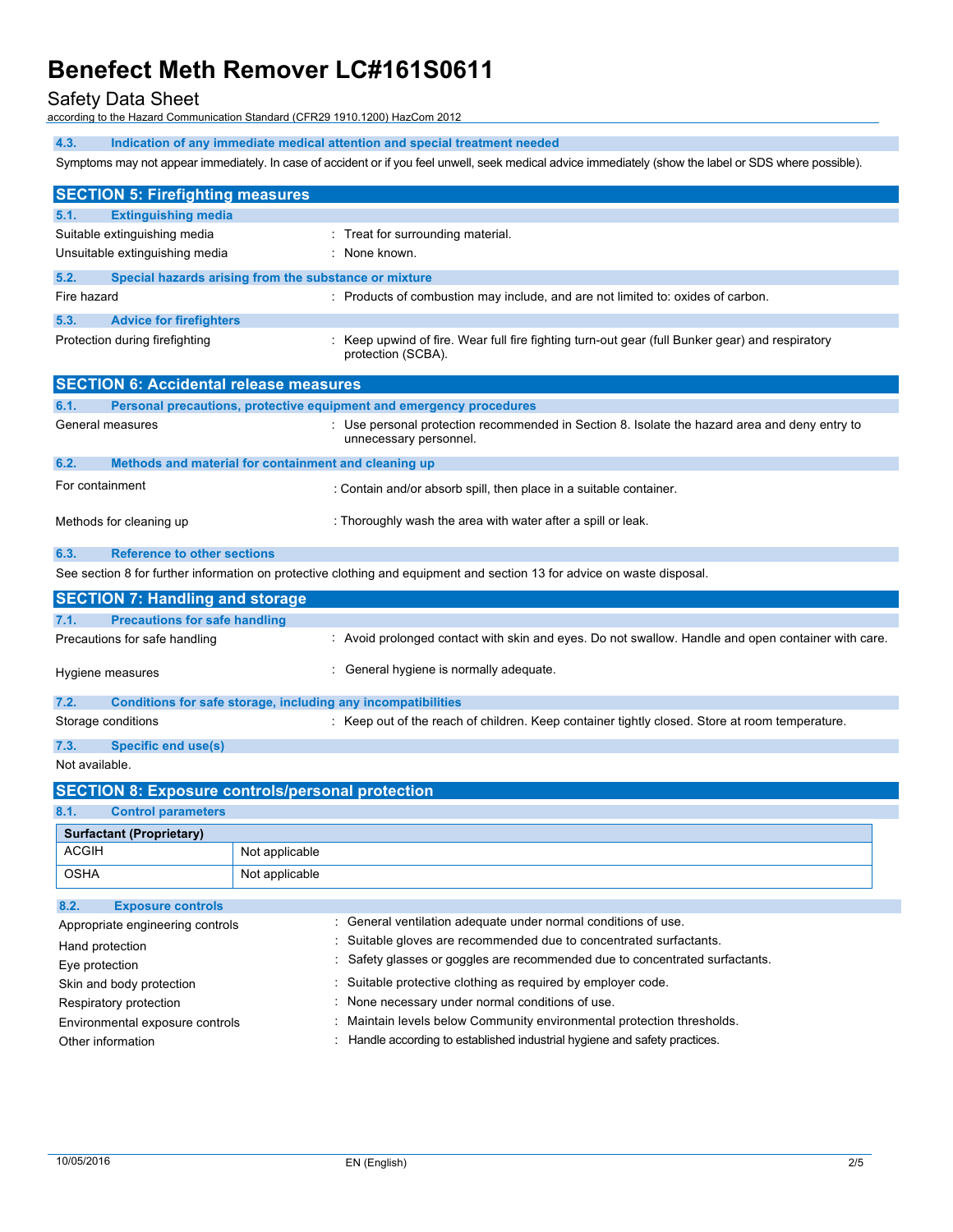Safety Data Sheet

according to the Hazard Communication Standard (CFR29 1910.1200) HazCom 2012 WHMIS 2015

| <b>SECTION 9: Physical and chemical properties</b>            |                     |
|---------------------------------------------------------------|---------------------|
| Information on basic physical and chemical properties<br>9.1. |                     |
| Physical state                                                | : Liquid            |
| Appearance                                                    | : Clear             |
| Colour                                                        | : Amber / Hazy      |
| Odour                                                         | No data available   |
| Odour threshold                                               | Slight, detergent   |
| pH                                                            | $: 9 - 10$          |
| Melting point                                                 | : No data available |
| Freezing point                                                | : No data available |
| Boiling point                                                 | : No data available |
| Flash point                                                   | : No data available |
| Relative evaporation rate (butylacetate=1)                    | : No data available |
| Flammability (solid, gas)                                     | : Not flammable     |
| <b>Explosive limits</b>                                       | : No data available |
| <b>Explosive properties</b>                                   | : No data available |
| Oxidising properties                                          | : No data available |
| Vapour pressure                                               | : No data available |
| Relative density                                              | : 1.02              |
| Relative vapour density at 20 °C                              | : No data available |
| Solubility                                                    | Soluble             |
| Partition coefficient: n-octanol/water                        | No data available   |
| Log Kow                                                       | No data available   |
| Auto-ignition temperature                                     | No data available   |
| Decomposition temperature                                     | No data available   |
| Viscosity                                                     | No data available   |
| <b>Other information</b><br>9.2.                              |                     |
| No additional information available.                          |                     |
| <b>SECTION 10: Stability and reactivity</b>                   |                     |

| 40.4 | <b>Donativity</b> |  |
|------|-------------------|--|

| 10.1. | <b>Reactivity</b>                                           |
|-------|-------------------------------------------------------------|
|       | No dangerous reaction known under conditions of normal use. |
| 10.2. | <b>Chemical stability</b>                                   |
|       | Stable under normal storage conditions.                     |
| 10.3. | <b>Possibility of hazardous reactions</b>                   |
|       | No dangerous reaction known under conditions of normal use. |
| 10.4. | <b>Conditions to avoid</b>                                  |
|       | Incompatible materials. Do not mix with other chemicals.    |
| 10.5. | <b>Incompatible materials</b>                               |
|       | Strong oxidizers. Acids.                                    |
| 10.6. | <b>Hazardous decomposition products</b>                     |
|       | May include, and are not limited to: oxides of carbon.      |

|                | <b>SECTION 11: Toxicological information</b> |                 |
|----------------|----------------------------------------------|-----------------|
| 11.1.          | Information on toxicological effects         |                 |
| Acute toxicity |                                              | Not classified. |
|                | <b>Surfactant (Proprietary)</b>              |                 |
| LD50 oral rat  |                                              | > 2000 mg/kg    |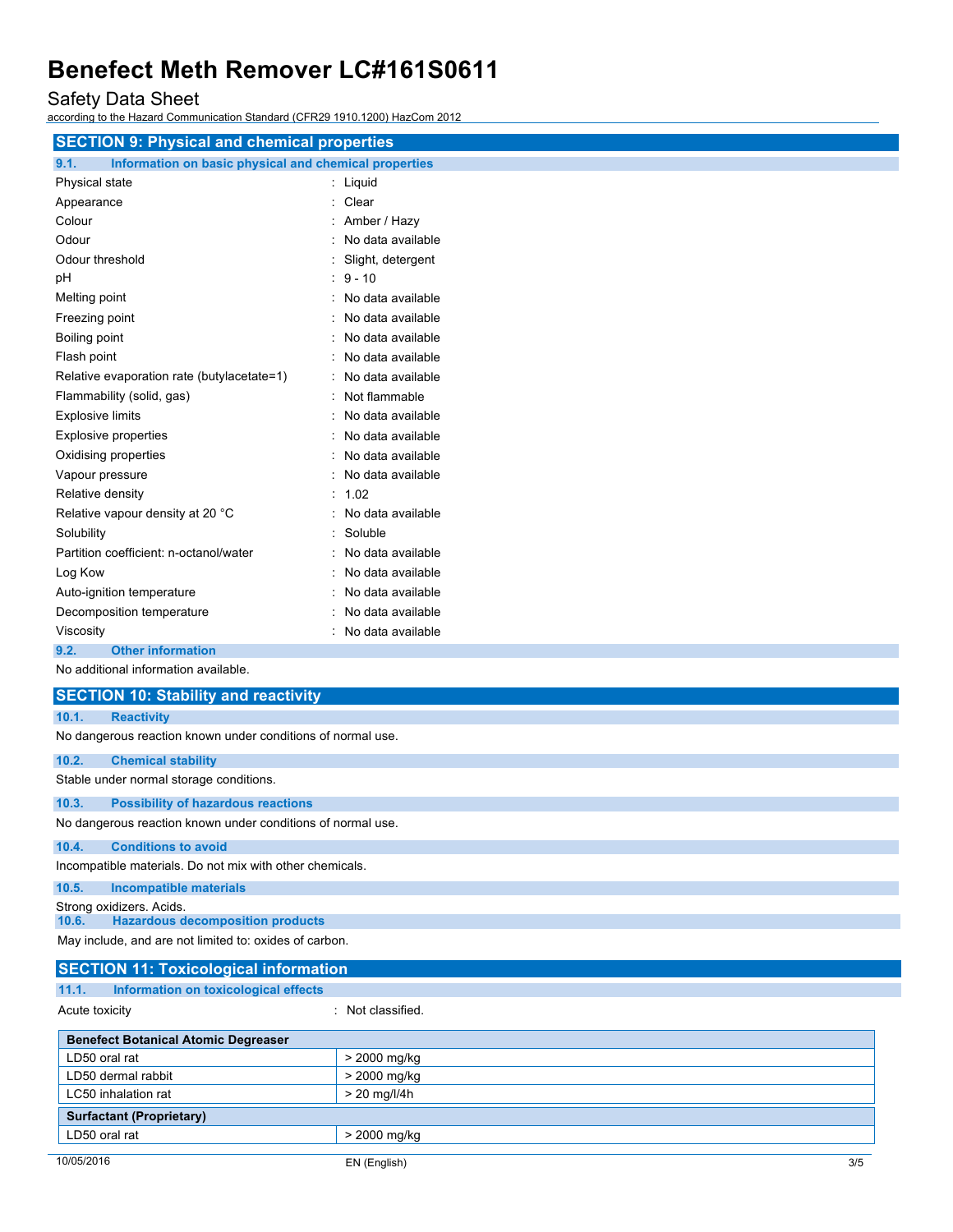#### Safety Data Sheet

according to the Hazard Communication Standard (CFR29 1910.1200) HazCom 2012 WHMIS 2015

| Skin corrosion/irritation                          | : Based on available data, the classification criteria are not met.                                                                                    |
|----------------------------------------------------|--------------------------------------------------------------------------------------------------------------------------------------------------------|
| Serious eye damage/irritation                      | : Based on available data, the classification criteria are not met.                                                                                    |
| Respiratory or skin sensitisation                  | : Based on available data, the classification criteria are not met.                                                                                    |
| Germ cell mutagenicity                             | : Based on available data, the classification criteria are not met.                                                                                    |
| Carcinogenicity                                    | : Based on available data, the classification criteria are not met.                                                                                    |
| Reproductive toxicity                              | : Based on available data, the classification criteria are not met.                                                                                    |
| Specific target organ toxicity (single exposure)   | : Based on available data, the classification criteria are not met.                                                                                    |
| Specific target organ toxicity (repeated exposure) | : Based on available data, the classification criteria are not met.                                                                                    |
| Aspiration hazard                                  | : Based on available data, the classification criteria are not met.                                                                                    |
| Symptoms/injuries after inhalation                 | : May cause temporary rritation.                                                                                                                       |
| Symptoms/injuries after skin contact               | : May cause temporary irritation. Symptoms may include redness, drying, defatting                                                                      |
|                                                    | and cracking of the skin.                                                                                                                              |
| Symptoms/injuries after eye contact                | : May cause temporary irritation. Symptoms may include discomfort or pain, excess<br>blinking and tear production, with possible redness and swelling. |
| Symptoms/injuries after ingestion                  | : May cause temporary stomach distress, nausea or vomiting.                                                                                            |

| <b>SECTION 12: Ecological information</b>     |                                                                                                                                                          |
|-----------------------------------------------|----------------------------------------------------------------------------------------------------------------------------------------------------------|
| 12.1.<br><b>Toxicity</b>                      |                                                                                                                                                          |
| Ecology - general                             | : No known significant effects or critical hazards.                                                                                                      |
| 12.2.<br><b>Persistence and degradability</b> |                                                                                                                                                          |
| <b>Benefect Botanical Atomic Degreaser</b>    |                                                                                                                                                          |
| Persistence and degradability                 | Biodegradable.                                                                                                                                           |
| 12.3.<br><b>Bioaccumulative potential</b>     |                                                                                                                                                          |
| <b>Benefect Botanical Atomic Degreaser</b>    |                                                                                                                                                          |
| Bioaccumulative potential                     | Not established.                                                                                                                                         |
| 12.4.<br><b>Mobility in soil</b>              |                                                                                                                                                          |
| No additional information available.          |                                                                                                                                                          |
| Other adverse effects<br>12.5.                |                                                                                                                                                          |
| Effect on the global warming                  | : No known ecological damage caused by this product.                                                                                                     |
| <b>SECTION 13: Disposal considerations</b>    |                                                                                                                                                          |
| <b>Waste treatment methods</b><br>13.1.       |                                                                                                                                                          |
| Waste disposal recommendations                | : This material must be disposed of in accordance with all local, state, provincial, and federal<br>regulations. Recycle empty containers where allowed. |
| <b>SECTION 14: Transport information</b>      |                                                                                                                                                          |
| <b>Department of Transportation (DOT)</b>     |                                                                                                                                                          |
| In accordance with DOT                        |                                                                                                                                                          |
| Not regulated for transport                   |                                                                                                                                                          |
| <b>Additional information</b>                 |                                                                                                                                                          |
| Other information                             | : No supplementary information available.                                                                                                                |
| Special transport precautions                 | : Do not handle until all safety precautions have been read and understood.                                                                              |

| <b>SECTION 15: Regulatory information</b>                                                                                                                                   |  |
|-----------------------------------------------------------------------------------------------------------------------------------------------------------------------------|--|
| 15.1. US Federal regulations                                                                                                                                                |  |
| All components of this product are listed, or excluded from listing, on the United States Environmental Protection Agency Toxic Substances<br>Control Act (TSCA) inventory. |  |

| <b>15.2. US State regulations</b>          |                                                                                                                                         |
|--------------------------------------------|-----------------------------------------------------------------------------------------------------------------------------------------|
| <b>Benefect Botanical Atomic Degreaser</b> |                                                                                                                                         |
| State or local regulations                 | This product does not contain a chemical known to the State of California to cause<br>cancer, birth defects or other reproductive harm. |